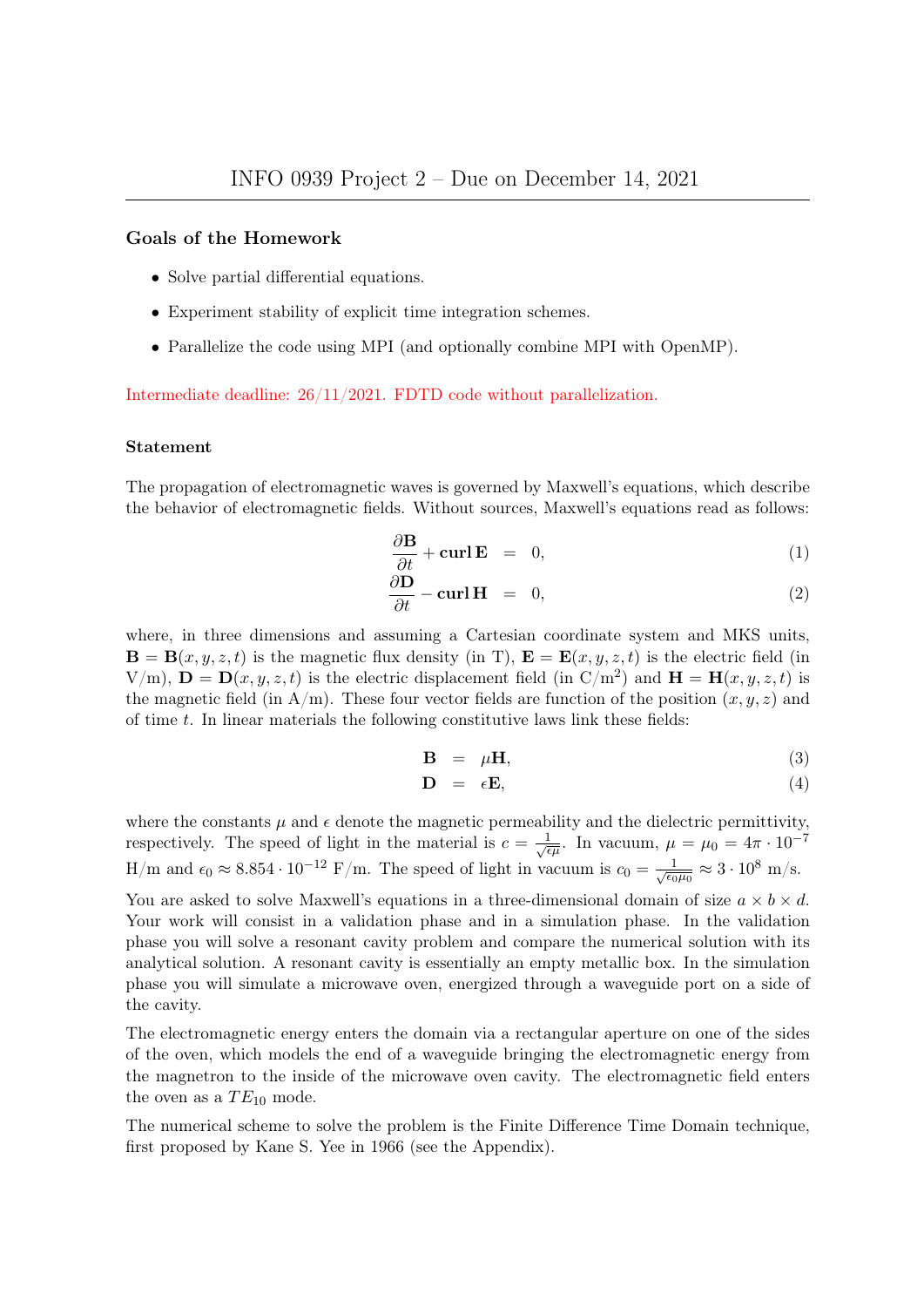

Figure 1: A microwave oven can be modelled as a metallic box with a rectangular aperture from which the electromagnetic energy enters. The aperture is the end of a waveguide in which the electromagnetic field travels in the  $TE_{10}$  mode.

The FDTD scheme relies on the discretization of the electric and magnetic fields in space and time, on dual grids. The discrete unknowns are (refer to the Figure 1 of the paper in the Appendix):

- the x-component of **E** (denoted by  $E_x$ ) on grid points  $(i + 1/2, j, k)$ ,  $i = \{0, N_x 1\}$ ,  $j = \{0, N_y\}, k = \{0, N_z\},\$ at time steps n, with  $n = \{1, 2, \ldots\}$ . Notice that the  $E_x$ unknowns are located in the midpoint of the edges along  $x$ ;
- the y-component of **E** (denoted by  $E_y$ ) on grid points  $(i, j + 1/2, k)$ ,  $i = \{0, N_x\}$ ,  $j =$  ${0, N_y - 1}, k = {0, N_z},$  at time steps n, with  $n = {1, 2, \ldots}.$  Notice that the  $E_y$ unknowns are located in the midpoint of the edges along  $y$ ;
- the z-component of **E** (denoted by  $E_z$ ) on grid points  $(i, j, k + 1/2)$ ,  $i = \{0, N_x\}$ ,  $j =$  ${0, N_y}, k = {0, N_z - 1},$  at time steps n, with  $n = {1, 2, ...}$ . Notice that the  $E_z$ unknowns are located in the midpoint of the edges along  $z$ ;
- the x-component of **H** (denoted by  $H_x$ ) on grid points  $(i, j + 1/2, k + 1/2), i = \{0, N_x\},\$  $j = \{0, N_y - 1\}, k = \{0, N_z - 1\}$  at time steps  $n + \frac{1}{2}, n = \{1, 2, \dots\}$ . Notice that the  $H_x$  unknowns are located on the faces parallel to the yz plane;
- the y-component of **H** (denoted by  $H_y$ ) on grid points  $(i+1/2, j, k+1/2), i = \{0, N_x 1\},$  $j = \{0, N_y\}, k = \{0, N_z - 1\}$  at time steps  $n + \frac{1}{2}, n = \{1, 2, \dots\}$ . Notice that the  $H_y$ unknowns are located on the faces parallel to the xz plane;
- the z-component of **H** (denoted by  $H_z$ ) on grid points  $(i+1/2, j+1/2, k)$ ,  $i = \{0, N_x 1\}$ ,  $j = \{0, N_y - 1\}, k = \{0, N_z\}$  at time steps  $n + \frac{1}{2}, n = \{1, 2, \dots\}$ . Notice that the  $H_z$ unknowns are located on the faces parallel to the xy plane.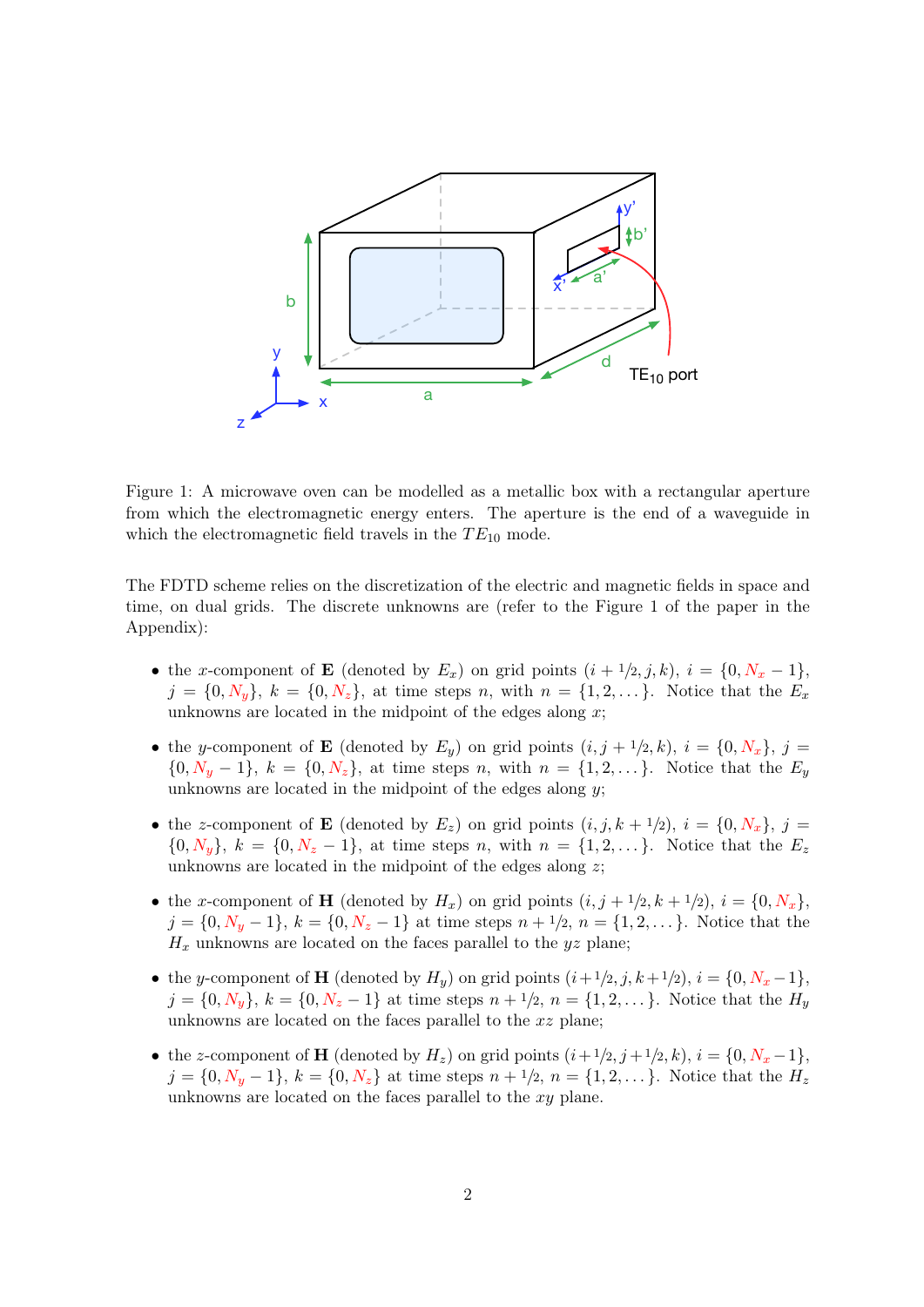Remembering that the curl operator can be expanded as

$$
\mathbf{curl}\,\mathbf{A} = \begin{vmatrix} \hat{i} & \hat{j} & \hat{k} \\ \frac{\partial}{\partial x} & \frac{\partial}{\partial y} & \frac{\partial}{\partial z} \\ A_x & A_y & A_z \end{vmatrix} = \hat{i}\left(\frac{\partial A_z}{\partial y} - \frac{\partial A_y}{\partial z}\right) + \hat{j}\left(\frac{\partial A_x}{\partial z} - \frac{\partial A_z}{\partial x}\right) + \hat{k}\left(\frac{\partial A_y}{\partial x} - \frac{\partial A_x}{\partial y}\right), \quad (5)
$$

we use finite differences to approximate the spatial and temporal derivatives and obtain a discrete scheme. For example, the update equation for  $E_x$  is

$$
E_x^{n+1}(i+1/2, j, k) = E_x^n(i+1/2, j, k)
$$
  
+ 
$$
\frac{\Delta t}{\epsilon \Delta y} \left( H_z^{n+1/2}(i+1/2, j+1/2, k) - H_z^{n+1/2}(i+1/2, j-1/2, k) \right)
$$
  
- 
$$
\frac{\Delta t}{\epsilon \Delta z} \left( H_y^{n+1/2}(i+1/2, j, k+1/2) - H_y^{n+1/2}(i+1/2, j, k-1/2) \right),
$$
 (6)

and the update equation for  $H_x$  is

$$
H_x^{n+1/2}(i, j+1/2, k+1/2) = H_x^{n-1/2}(i, j+1/2, k+1/2)
$$
  
+ 
$$
\frac{\Delta t}{\mu \Delta z} \left( E_y^n(i, j+1/2, k+1) - E_y^n(i, j+1/2, k) \right)
$$
  
- 
$$
\frac{\Delta t}{\mu \Delta y} \left( E_z^n(i, j+1, k+1/2) - E_z^n(i, j, k+1/2) \right).
$$
 (7)

For this homework it will be assumed that the grid step is equal in all directions, i.e.  $\Delta x =$  $\Delta y = \Delta z$ . For the validation phase, you will consider homogeneous Dirichlet boundary conditions on the whole boundary. For the simulation phase, you will need to impose a specific electric field on a portion of the boundary.

#### Instructions

By group of two students (this is mandatory) you are asked to:

- 1. Write the remaining FDTD update equations for  $E_y$ ,  $E_z$ ,  $H_y$  and  $H_z$ .
- 2. Write a C program that solves the discretized equations in parallel with MPI. Optionally you can also combine MPI with OpenMP. You are completely free to imagine how to split the computation for the parallel implementations. Several approaches are possible: prefer simple solutions and document your choices.
- 3. A cavity can resonate at discrete modes indexed by the integers  $m$ ,  $n$  and  $l$  (note that here  $n$  is a mode index and is not related to the  $n$  appearing in the update equations), and the generic TE resonant mode is usually denoted as  $TE_{mnl}$ . Validate your code by simulating the  $TE_{101}$  resonant mode of a cavity with dimensions  $a \times b \times d$ :
	- (a) Impose the initial condition

$$
E_y = \sin\left(\frac{m\pi x}{a}\right)\sin\left(\frac{l\pi z}{d}\right),\,
$$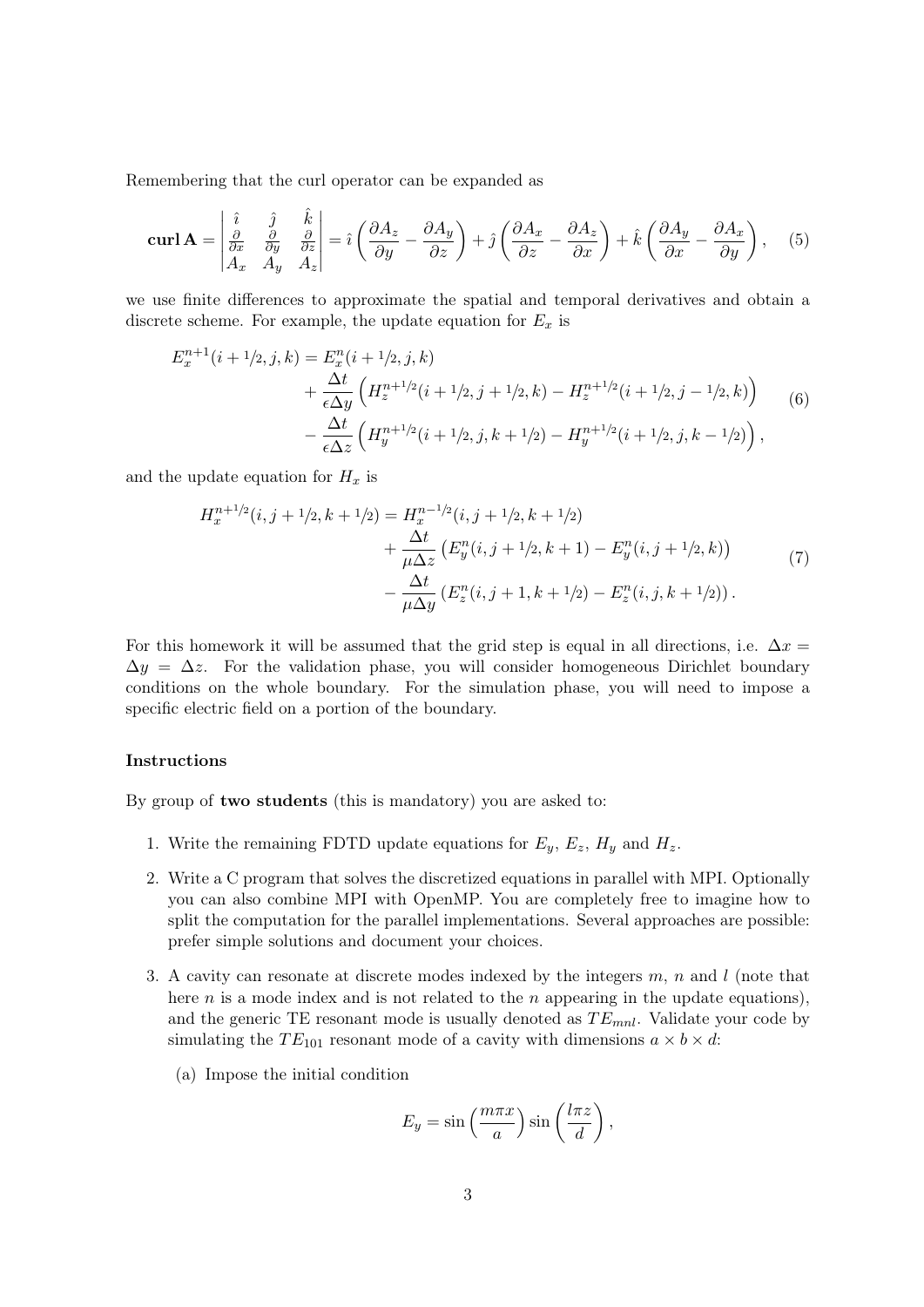and run your simulation (note that all the other field components are zero). Verify that you obtain a field corresponding to the analytical solution

$$
\begin{cases}\nE_y = \cos(2\pi f_{mnl}t) \sin\left(\frac{m\pi x}{a}\right) \sin\left(\frac{l\pi z}{d}\right) \\
H_x = Z_{TE}^{-1} \sin(2\pi f_{mnl}t) \sin\left(\frac{m\pi x}{a}\right) \cos\left(\frac{l\pi z}{d}\right) \\
H_z = -\frac{\pi}{\omega\mu a} \sin(2\pi f_{mnl}t) \cos\left(\frac{m\pi x}{a}\right) \sin\left(\frac{l\pi z}{d}\right)\n\end{cases}
$$
\n(8)

where  $\omega$  is the angular frequency. The resonant frequency of the  $TE_{mnl}$  mode is computed as

$$
f_{mnl} = \frac{c}{2\pi} \sqrt{\left(\frac{m\pi}{a}\right)^2 + \left(\frac{n\pi}{b}\right)^2 + \left(\frac{l\pi}{d}\right)^2},
$$

whereas the impedance is computed as

$$
Z_{TE} = \frac{\omega\mu}{\sqrt{\omega^2\mu\epsilon - \left(\frac{m\pi}{a}\right)^2 - \left(\frac{n\pi}{b}\right)^2}},
$$

where  $\omega$  is the angular frequency. Be sure to report the computed values of  $f_{mnl}$ and  $Z_{TE}$  in your report, as well as the dimensions a, b and d you chose for your cavity.

(b) Compute the total electromagnetic energy inside the cavity at every timestep and verify that it is conserved along the simulation. Verify that the total energy is  $W = \epsilon abd/8$ . What can you say about the ratio between the energy in  $H_x$  and the energy in  $H_z$  when  $a = b = d$ ? Provide a plot of energy vs. time. Remember that electric and magnetic energies in the domain  $\Omega$  are computed as

$$
W_e = \frac{1}{2} \int_{\Omega} \epsilon |\mathbf{E}|^2 \mathrm{d}V, \qquad W_m = \frac{1}{2} \int_{\Omega} \mu |\mathbf{H}|^2 \mathrm{d}V.
$$

- 4. Test the stability of the FDTD scheme in by varying the spatial step and the time step. Compare your findings with the theoretical stablity criterion from the Appendix (equations  $(7)$  and  $(8)$ ).
- 5. Implement the source as a waveguide port. Electromagnetic fields propagate in waveguides in discrete modes indexed by the numbers  $m$  and  $n$ . In TE modes, the electric field is tangent to the transverse section of the waveguide, and we will consider a  $TE_{10}$ mode. The source will be a region of size  $a' = 0.1m \times b' = 0.05m$  on one of the sides of your domain. If you chose to place the port as depicted in Figure 1, your source field will have only the  $E_{y'}$  and  $H_{x'}$  components  $(E_{x'} = H_{y'} = 0)$  with the expression

$$
E_{y'} = \sin(2\pi ft)\sin\left(\frac{x'\pi}{a'}\right), \quad H_{x'} = -Z_{TE}^{-1}\sin(2\pi ft)\sin\left(\frac{x'\pi}{a'}\right), \quad f = 2.45 \text{ GHz}.
$$

Note that the axis  $y'$  is redundant and equal to  $y$ , it is there just to remark that the source is applied on a 2D surface.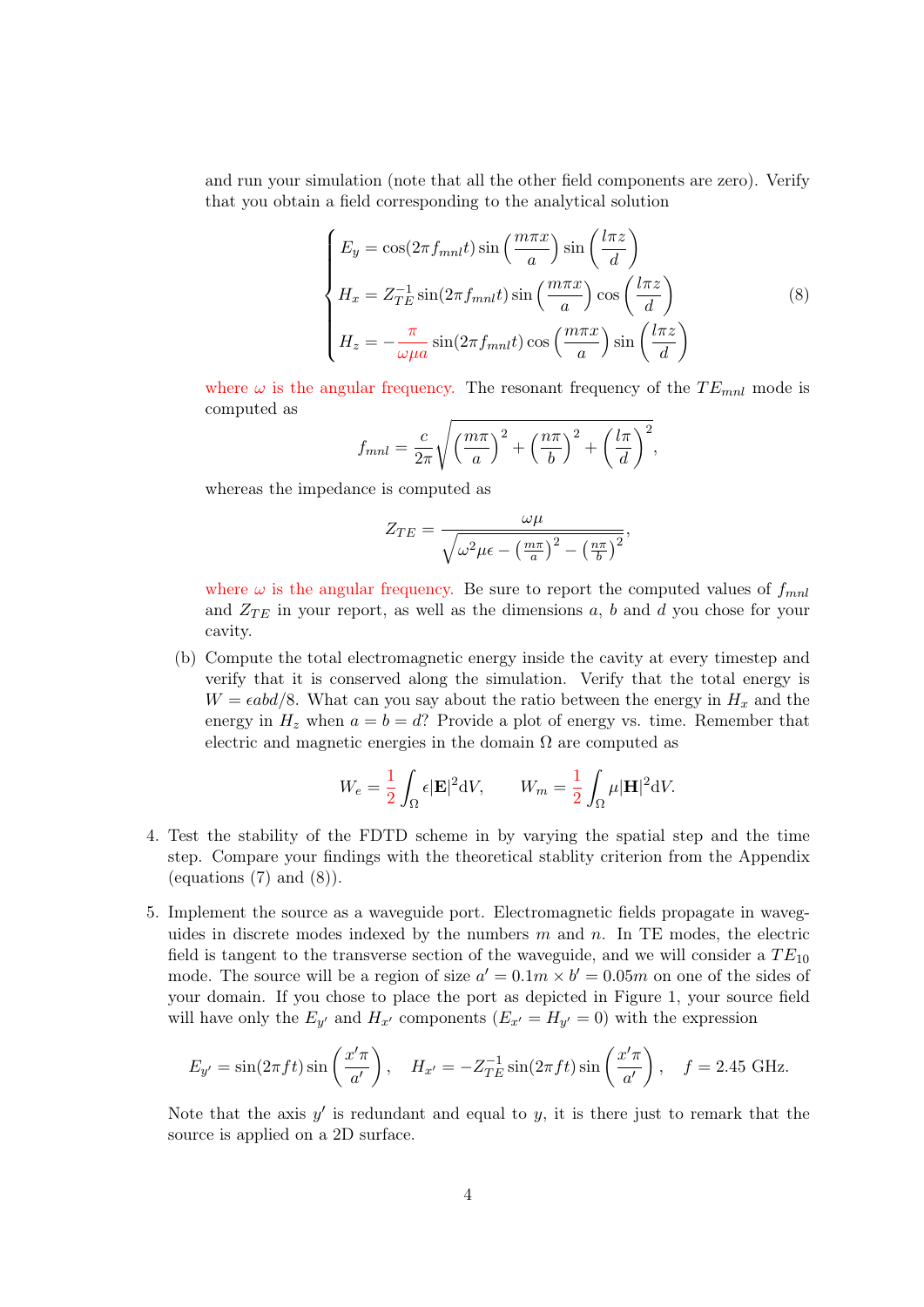- 6. Perform a scalability analysis of your parallel code, by evaluating both the strong and weak scaling.
- 7. Do a rough analysis of the arithmetic intensity of the FDTD and discuss which is the main limiting factor for the speed of your algorithm. What do you expect if you run the FDTD on a machine capable of 250 GB/s of memory bandwidth and 1.3 TFLOPS/s of processing power?

Input file format Your program must take as argument on the command line a parameter file  $(e.g.$  param.dat), written in ASCII, with the following structure:

| $\it a$        |
|----------------|
| b              |
| $\it d$        |
| $\Delta x$     |
| $\Delta t$     |
| $T_f\,$        |
| $\overline{S}$ |
|                |

where a, b and d are the side-lengths of the computational domain,  $\Delta x$  (=  $\Delta y$  =  $\Delta z$ ) is the spatial step,  $\Delta t$  is the time step,  $T_f$  is the final simulation time, and S is the sampling rate at which the results should be saved to disk  $(S = 1$  corresponds to saving all the time steps). The parameter  $v$  takes the values 0 and 1, 0 corresponds to validation mode and 1 to computation mode.

Output file format The output files should be created using the Silo library. See https://gitlab.onelab.info/mcicuttin/snippets/-/blob/master/silo\_example/silo.c In order to use the library on NIC5, load the appropriate modules with

module load releases/2020b Silo/4.11-foss-2020b

Send your report (max. 10 pages of text; additional figures can be appended) by email to anthony.royer@uliege.be, matteo.cicuttin@uliege.be and cgeuzaine@uliege.be in PDF format together with your C code and SLURM submission script. The files (report, C code, SLURM script) should be named

project2\_Lastname.pdf project2\_Lastname.c project2\_Lastname.sh

You should provide code that compiles and runs on NIC5 when the environment from releases/2020b is loaded. When you send us your code, give us the exact command line to compile it on NIC5 and, if necessary, the list of additional modules you loaded.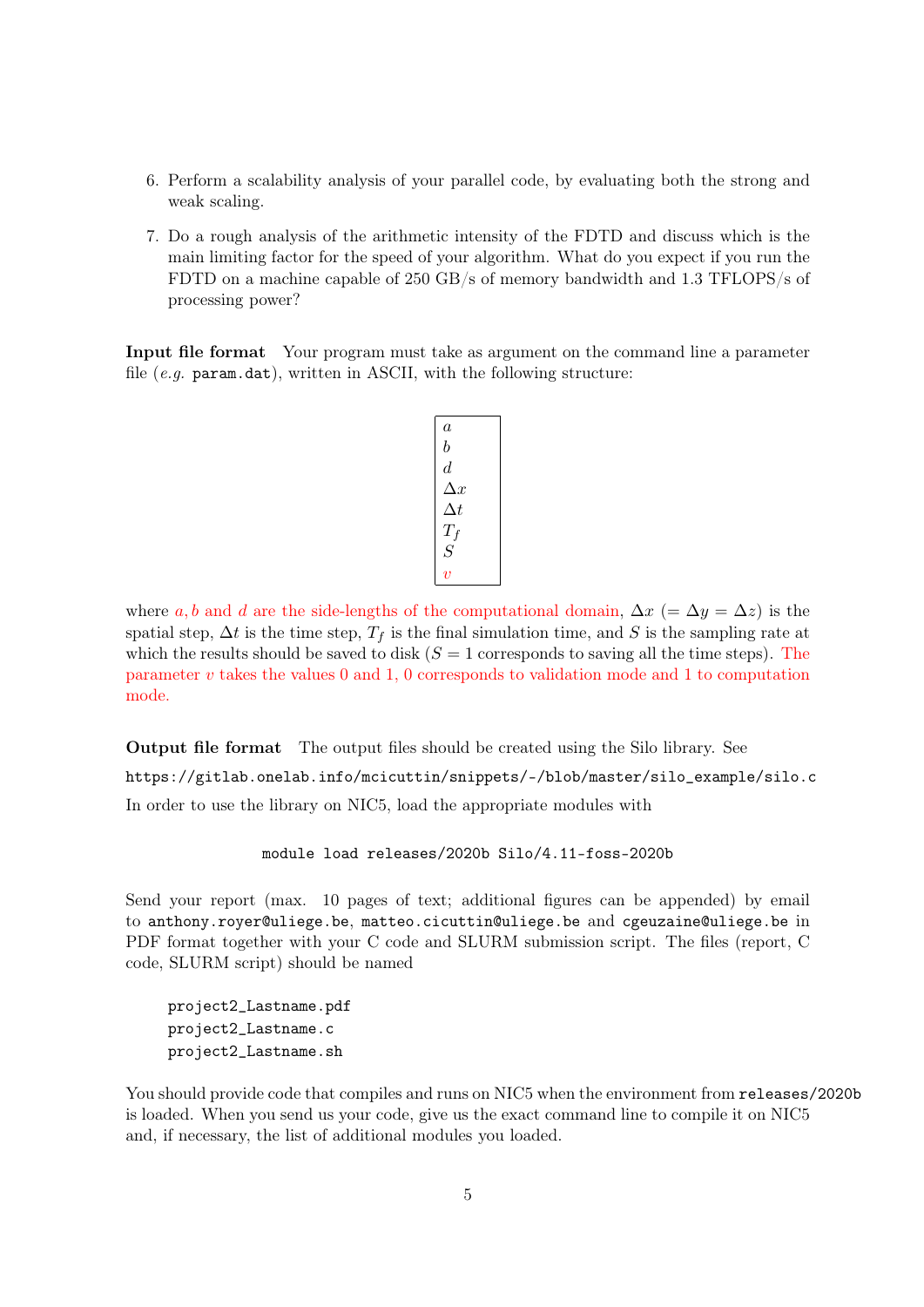# General remarks on C coding style

Your coding style will be evaluated. As such, some quality in the submitted code is expected, and you should strive to have a clean and neat coding style. In general, think about who will read your code and ask yourself if it is clear and understandable. If you do that, you will be fine. You must also beware of some mistakes that, if done, will cost you points.

- Do all your computations in double. There is no reason to use single precision in this project.
- If you malloc() something, remember to free() it.
- Check return values for failure, especially from malloc(), open() or similar calls. Don't assume that those calls will always succeed.
- Don't use Variable Length Arrays, i.e.

```
int function(int N) {
    int array[N];
}
```
Really, don't. The value of N must be known at compile time. If it is not the case, use malloc().

- Don't abuse comments. If something is obvious, don't comment it. If you feel the need to comment some code, ask yourself if perhaps you can write the code in a clearer way instead of putting that comment.
- Use assert(). Check array access with it. Check loop invariants with it. Once you think you have sufficient assert()s in your code, put some more. And remember that assert() is a debug facility that goes away in release builds, so don't use it to validate user input.
- Try to use relevant and appropriate variable and function names. Be coherent in naming stuff, in order to make it easy to track down where data goes.
- A function should fit in your screen. If it doesn't, perhaps you should break it. If you have a function that takes more than 5 parameters, perhaps you need to think if you really need all of them. If a function takes more than 10 parameters, there's most likely a problem.
- Do not use global variables. There are very few valid use cases for global variables and they are one of the factors that make your code not thread safe.

# Appendix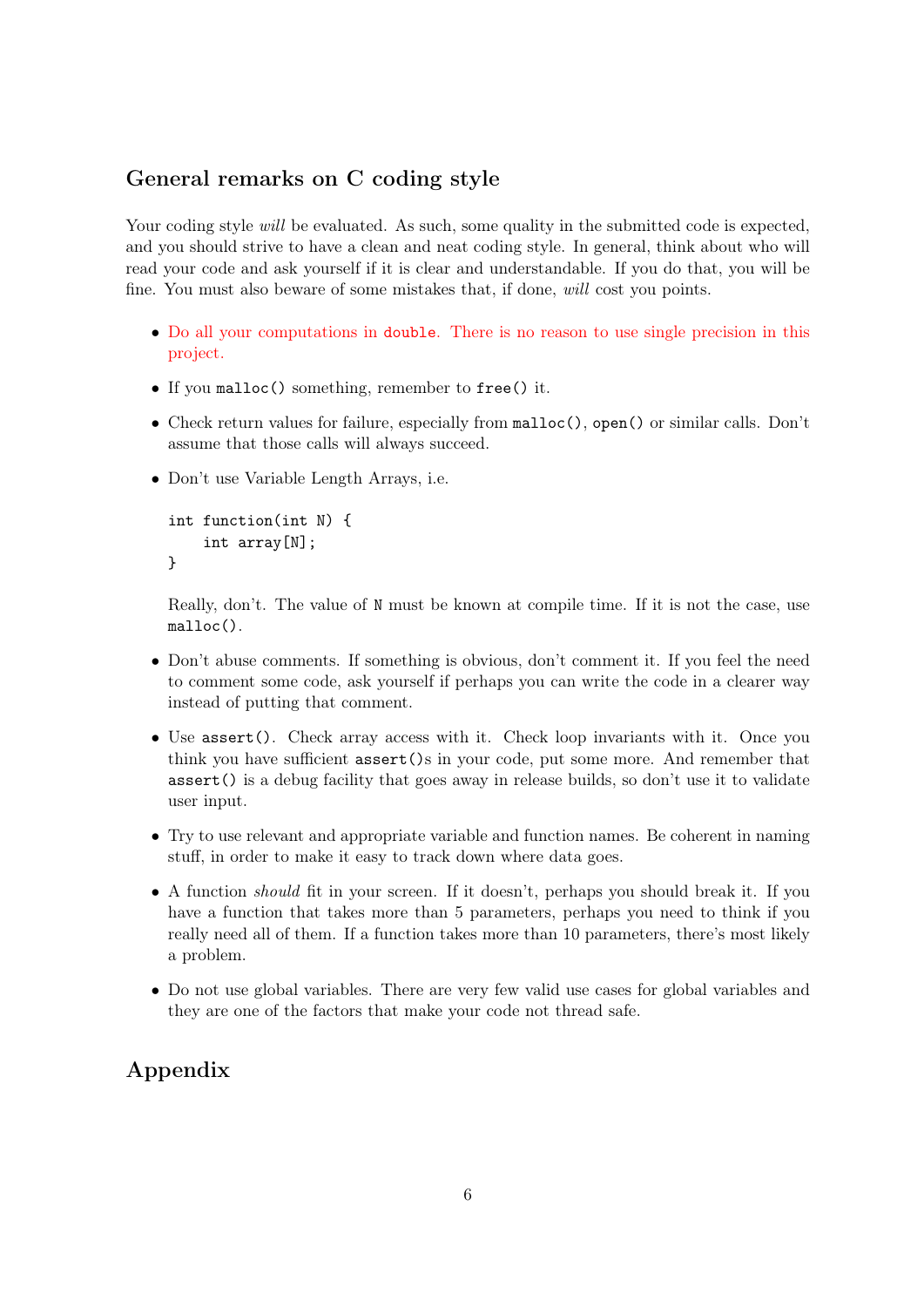#### V. CONCLUSION **REFERENCES**

The characteristics of the waves guided along a plane interface which separates a semi-infinite region of free space from that of a magnetoionic medium are investigated for the case in which the static magnetic field is oriented perpendicular to the plane interface. It is found that surface waves exist only when  $\omega_c < \omega_p$  and that also only for angular frequencies which lie between  $\omega$  and  $1/\sqrt{2}$  times the upper hybrid resonant frequency. The surface waves propagate with a phase velocity which is always less than the velocity of electromagnetic waves in free space. The attenuation rates normal to the interface of the surface wave fields in both the media are examined. Kumerical results of the surface wave characteristics are given for one typical case.

- [I] P. S. Epstein, "On the possibility of electromagnetic surface waves," *Proc. Nat'l dcad. Sciences,* vol. **40,** pp. 1158-1165, De cember 1954.
- [2] T. Tamir and A. A. Oliner, "The spectrum of electromagnetic waves guided by a plasma layer," *Proc. IEEE,* vol. 51, pp. 317-
- 332, February 1963. [3] &I. **A.** Gintsburg, "Surface waves on the boundary of a plasma in a magnetic field," *Rasprost. Radwvoln i Ionosf., Trudy*
- *NIZMIRAN USSR*, no. 17<sup>7</sup>(27), pp. 208-215, 1960.<br>
[4] S. R. Seshadri and A. Hessel, "Radiation from a source near a plane interface between an isotropic and a gyrotropic dielectric,"
- *Canad. J. Phys., vol.* 42, pp. 2153-2172, November 1964.<br>
[5] G. H. Owyang and S. R. Seshadri, "Guided waves propagating along the magnetostatic field at a plane boundary of a sem infinite magnetoionic medium," *IEEE Trans. on Miomave*
- *Theory and Techniques, vol. MTT-14, pp. 136–144, March 1966.* [6] S. R. Seshadri and T. T. Wu, "Radiation condition for a magnetoionic medium," to be published.

# Numerical Solution of Initial Boundary Value Problems Involving Maxwell's Equations in Isotropic Media

### KANE *S.* YEE

Abstracf-Maxwell's equations are replaced by a set **of** finite difference equations. It is shown that if one chooses the field points appropriately, the set of finite difference equations is applicable for a boundary condition involving perfectly conducting surfaces. An example is given **of** the scattering **of an** electromagnetic pulse by a perfectly conducting cylinder.

#### **INTRODUCTION**

 $\sum_{a}^{OLU}$ OLUTIONS to the time-dependent Maxwell's equations in general form are unknown except for a few special cases. The difficulty is due mainly to the imposition of the boundary conditions. We shall show in this paper how to obtain the solution numerically when the boundary condition is that appropriate for a perfect conductor. In theory, this numerical attack can be employed for the most general case. However, because of the limited memory capacity of present day computers, numerical solutions to a scattering problem for which the ratio of the characteristic linear dimension of the obstacle to the wavelength is large still seem to be impractical. We shall show by an example that in the case of two dimensions, numerical solutions are practical even when the characteristic length of the

Manuscript received August 24, 1965; revised January 28, 1966. This **work** was performed under the auspices of the **U.** S. Atomic Energy Commission.

obstacle is moderately large compared to that of an incoming wave.

A set of finite difference equations for the system of partial differential equations will be introduced in the early part of this paper. We shall then show that with an appropriate choice of the points at which the various field components are to be evaluated, the set of finite difference equations can be solved and the solution will satisfy the boundary condition. The latter part of this paper will specialize in two-dimensional problems, and an example illustrating scattering of an incoming pulse by a perfectly conducting square will be presented.

#### MAXWELL'S EQUATION AND THE EQUIVALENT SET OF FINITE DIFFERENCE EQUATIONS

Maxwell's equations in an isotropic medium  $[1]$  are:<sup>1</sup>

$$
\frac{\partial B}{\partial t} + \nabla \times E = 0, \qquad (1a)
$$

$$
\frac{\partial D}{\partial t} - \nabla \times H = J,\tag{1b}
$$

$$
B = \mu H. \tag{1c}
$$

$$
D = \epsilon E, \tag{1d}
$$

 $\frac{7}{1}$  In MKS system of units.

The author is with the Lawrence Radiation Lab., University of  $\tau$  **1** In MKS system of units. **California, Livermore, Calif.**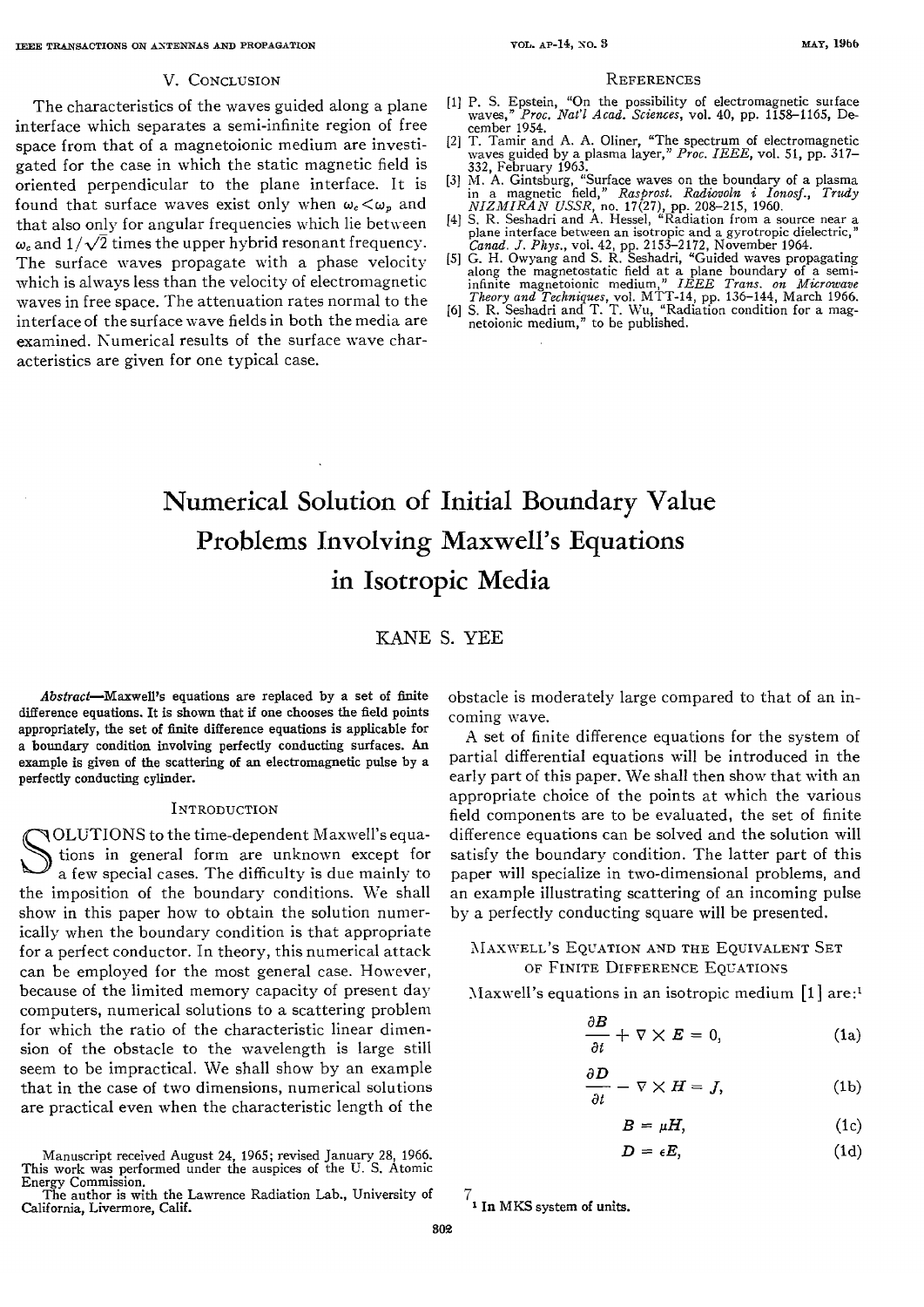where  $J$ ,  $\mu$ , and  $\epsilon$  are assumed to be given functions of space and time.

In a rectangular coordinate system, (1a) and (1b) are equivalent to the following system of scalar equations:

$$
-\frac{\partial B_z}{\partial t} = \frac{\partial E_z}{\partial y} - \frac{\partial E_y}{\partial z}, \qquad (2a)
$$

$$
-\frac{\partial B_y}{\partial t} = \frac{\partial E_x}{\partial z} - \frac{\partial E_z}{\partial x},\qquad(2b)
$$

$$
\frac{\partial B_z}{\partial t} = \frac{\partial E_x}{\partial y} - \frac{\partial E_y}{\partial x},\qquad(2c)
$$

$$
\frac{\partial D_z}{\partial t} = \frac{\partial H_z}{\partial y} - \frac{\partial H_y}{\partial z} - J_z, \tag{2d}
$$

$$
\frac{\partial D_y}{\partial t} = \frac{\partial H_z}{\partial z} - \frac{\partial H_z}{\partial x} - J_y,\tag{2e}
$$

$$
\frac{\partial D_z}{\partial t} = \frac{\partial H_y}{\partial x} - \frac{\partial H_z}{\partial y} - J_z,\tag{2f}
$$

where we have taken  $A = (A_x, A_y, A_z)$ . We denote a grid point of the space as

$$
(i, j, k) = (i\Delta x, j\Delta y, k\Delta z)
$$
 (3)

and for any function of space and time we put

$$
F(i\Delta x, j\Delta y, k\Delta z, n\Delta t) = F^{n}(i, j, k).
$$
 (4)

A set of finite difference equations for  $(2a)-(2f)$  that will be found convenient for perfectly conducting boundary condition is as follows.

For (2a) we have

For (2a) we have  
\n
$$
B_{z}^{n+1/2}(i, j + \frac{1}{2}, k + \frac{1}{2}) - B_{z}^{n-1/2}(i, j + \frac{1}{2}, k + \frac{1}{2})
$$
\n
$$
= \frac{E_{y}^{n}(i, j + \frac{1}{2}, k + 1) - E_{y}^{n}(i, j + \frac{1}{2}, k)}{\Delta z}
$$
\n
$$
- \frac{E_{z}^{n}(i, j + 1, k + \frac{1}{2}) - E_{z}^{n}(i, j, k + \frac{1}{2})}{\Delta y} \qquad (5)
$$

The finite difference equations corresponding to (2b) and  $(2c)$ , respectively, can be similarly constructed. For (2d) we have

For (2d) we have  
\n
$$
D_x{}^n(i + \frac{1}{2}, j, k) - D_x{}^{n-1}(i + \frac{1}{2}, j, k)
$$
\n
$$
\Delta t
$$
\n
$$
= \frac{H_x{}^{n-1/2}(i + \frac{1}{2}, j + \frac{1}{2}, k) - H_x{}^{n-1/2}(i + \frac{1}{2}, j - \frac{1}{2}, k)}{\Delta y}
$$
\n
$$
- \frac{H_y{}^{n-1/2}(i + \frac{1}{2}, j, k + \frac{1}{2}) - H_y{}^{n-1/2}(i + \frac{1}{2}, j, k - \frac{1}{2})}{\Delta z}
$$
\n
$$
+ J_x{}^{n-1/2}(i + \frac{1}{2}, j, k).
$$
\n(6)

The equations corresponding to (2e) and (2f), respectively, can be similarly constructed.

The grid points for the E-field and the H-field are chosen so as to approximate the condition to be dispositions are shown in Fig. 1.



Fig. 1. Positions of various field components. The  $E$ -components are in the middle of the edges and the  $H$ -components are in the center of the faces.

#### BOUNDARY CONDITIONS

The boundary condition appropriate for a perfectly conducting surface is that the tangential components of the electric field vanish. This condition also implies that the normal component of the magnetic field vanishes on the surface. The conducting surface will therefore be approximated by a collection of surfaces of cubes, the sides of which are parallel to the coordinate axes. Plane surfaces perpendicular to the  $x$ -axis will be chosen so as to contain points where  $E_y$  and  $E_z$  are defined. Similarly, plane surfaces perpendicular to the other axes are chosen.

#### GRID SIZE AND STABILITY CRITERION

The space grid size must be such that over one increment the electromagnetic field does not change significantly. This means that, to have meaningful results, the linear dimension of the grid must be only a fraction of the wavelength. We shall choose  $\Delta x = \Delta y = \Delta z$ . For computational stability, it is necessary to satisfy a relation between the space increment and time increment  $\Delta t$ . When  $\epsilon$  and  $\mu$  are variables, a rigorous stability criterion is difficult to obtain. For constant  $\epsilon$  and  $\mu$ , computational stability requires that

$$
\sqrt{(\Delta x)^2 + (\Delta y)^2 + (\Delta z)^2} > c\Delta t = \sqrt{\frac{1}{\epsilon\mu}} \Delta t, \qquad (7)
$$

where c is the velocity of light. If  $c_{\text{max}}$  is the maximum light velocity in the region concerned, we must choose

$$
\sqrt{(\Delta x)^2 + (\Delta y)^2 + (\Delta z)^2} > c_{\max} \Delta t. \tag{8}
$$

This requirement puts a restriction on  $\Delta t$  for the chosen  $\Delta x$ ,  $\Delta y$ , and  $\Delta z$ .

#### MAXWELL'S EQUATIONS IN TWO DIMENSIONS

cussed below as accurately as possible. The various grid  $8$  problem in two dimensions. We shall assume that the To illustrate the method, me consider a scattering field components do not depend on the *z* coordinate of a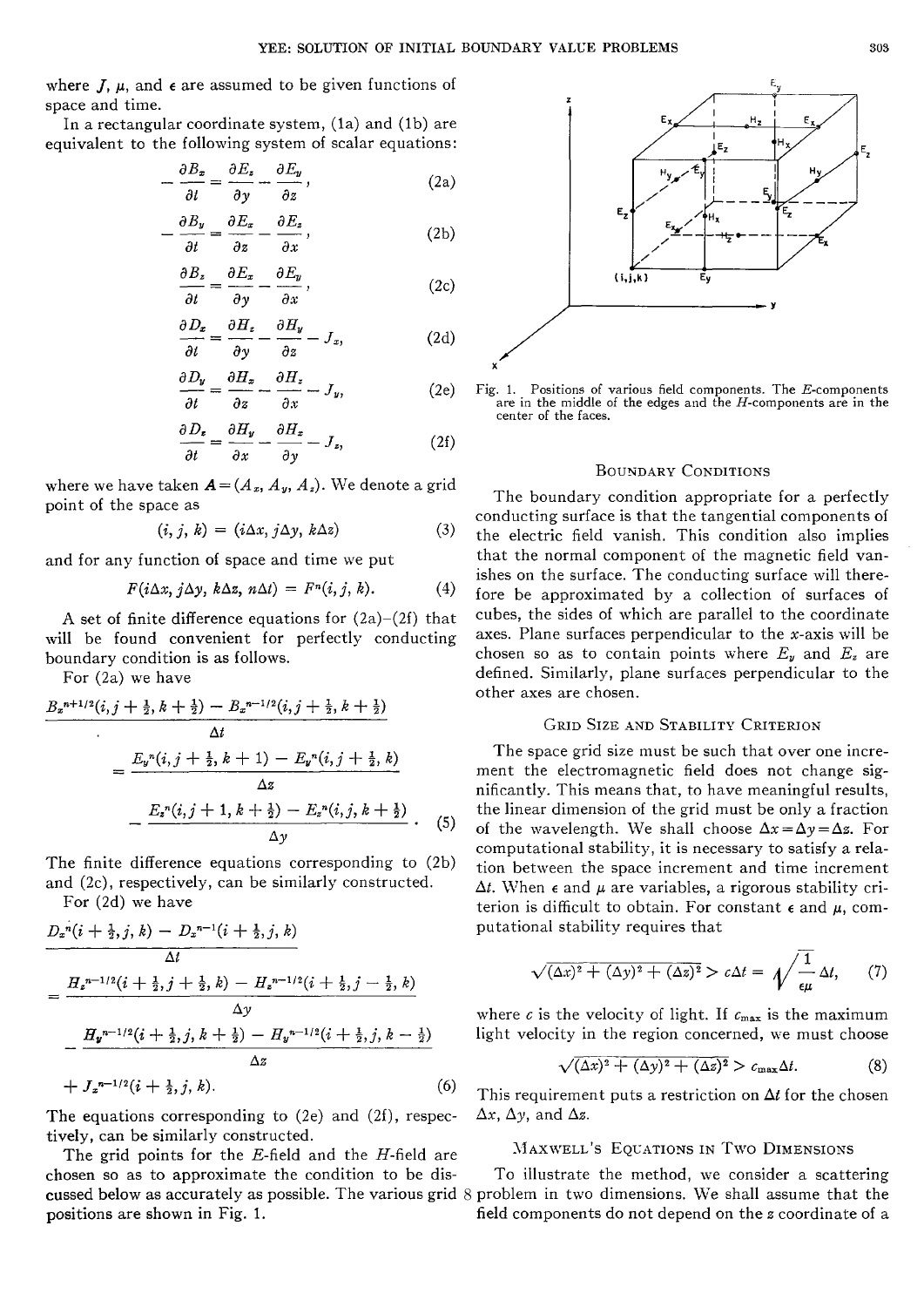point. Furthermore, we take *E* and *p* to be constants and  $J=0$ . The only source of our problem is then an "incident" wave. This incident wave will be "scattered" after it encounters the obstacle. The obstacle will be of a few "wavelengths" in its linear dimension. Further simplification can be obtained if we observe the fact that in cylindrical coordinates we can decompose any electromagnetic field into "transverse electric" and "transverse magnetic" fields if  $\epsilon$  and  $\mu$  are constants. The two modes of electromagnetic waves are characterized by

1) Transverse electric wave (TE)

$$
H_x = H_y = 0, \qquad E_z = 0,
$$
  

$$
-\mu \frac{\partial H_z}{\partial t} = \frac{\partial E_y}{\partial x} - \frac{\partial E_z}{\partial y},
$$
  

$$
\epsilon \frac{\partial H_z}{\partial y} = \frac{\partial E_x}{\partial t}, \qquad -\frac{\partial H_z}{\partial x} = \epsilon \frac{\partial E_y}{\partial t}, \qquad (9)
$$

and

2) Transverse magnetic wave (TM)

$$
E_x = E_y = 0, \qquad H_z = 0,
$$
  
\n
$$
\epsilon \frac{\partial E_z}{\partial t} = \frac{\partial H_y}{\partial x} - \frac{\partial H_x}{\partial y}
$$
  
\n
$$
\mu \frac{\partial H_z}{\partial t} = -\frac{\partial E_z}{\partial y}, \qquad \mu \frac{\partial H_y}{\partial t} = \frac{\partial E_z}{\partial x}.
$$
 (10)

Let  $C$  be a perfectly conducting boundary curve. We approximate it by a polygon whose sides are parallel to the coordinate axes. If the grid dimensions are small compared to the wavelength, we expect the approximation to yield meaningful results. -

Letting

$$
\tau = ct = \sqrt{\frac{1}{\mu \epsilon}} t \tag{11}
$$

and

$$
Z = \sqrt{\frac{\mu}{\epsilon}} = 376.7, \tag{12}
$$

we can write the finite difference equations for the TE and TM waves.

TE waves:

$$
H_{z}^{n+1/2}(i + \frac{1}{2}, j + \frac{1}{2}) = H_{z}^{n-1/2}(i + \frac{1}{2}, j + \frac{1}{2})
$$
\n
$$
- \frac{1}{Z} \frac{\Delta \tau}{\Delta x} \left[ E_{y}^{n}(i + 1, j + \frac{1}{2}) - E_{y}^{n}(i, j + \frac{1}{2}) \right]
$$
\n
$$
+ \frac{1}{Z} \frac{\Delta \tau}{\Delta y} E_{z}^{n}(i + \frac{1}{2}, j + 1) - E_{z}^{n}(i + \frac{1}{2}, j) \right]
$$
\n
$$
= 17 \qquad i = 49 \qquad i = 81
$$
\n
$$
E_{z}^{n+1}(i + \frac{1}{2}, j) = E_{z}^{n}(i + \frac{1}{2}, j)
$$
\n
$$
+ Z \frac{\Delta \tau}{\lambda \tau} \left[ H_{z}^{n+1/2}(i + \frac{1}{2}, j + \frac{1}{2}) - H_{z}^{n+1/2}(i + \frac{1}{2}, j - \frac{1}{2}) \right] (13b) \qquad \begin{array}{c} 9 \text{ a } \text{We choose } i \text{ such that when } i = 0 \text{ the incident wave has not en-} \\ 9 \text{ a } \text{We choose } i \text{ such that when } i = 0 \text{ the incident wave has not en-} \end{array}
$$

$$
+ Z \frac{\Delta \tau}{\Delta y} \left[ H_z^{n+1/2} (i + \frac{1}{2}, j + \frac{1}{2}) - H_z^{n+1/2} (i + \frac{1}{2}, j - \frac{1}{2}) \right] (13b)
$$

$$
E_y^{n+1}(i,j+\frac{1}{2}) = -Z \frac{\Delta \tau}{\Delta x} \left[ H_z^{n+1/2}(i+\frac{1}{2},j+\frac{1}{2}) - H_z^{n+1/2}(i-\frac{1}{2},j+\frac{1}{2}) \right]. \tag{13c}
$$

TM waves:

$$
E_{z}^{n+1}(i,j) = E_{z}^{n}(i,j)
$$
  
+  $Z \frac{\Delta \tau}{\Delta x} [H_{y}^{n+1/2}(i + \frac{1}{2},j) - H_{y}^{n+1/2}(i - \frac{1}{2},j)]$   
-  $Z \frac{\Delta \tau}{\Delta y} [H_{z}^{n+1/2}(i,j + \frac{1}{2}) - H_{z}^{n+1/2}(i,j - \frac{1}{2})]$  (14a)  
 $H_{z}^{n+1/2}(i, j + \frac{1}{2}) = H_{z}^{n-1/2}(i, j + \frac{1}{2})$ 

$$
H_x^{n+1/2}(i, j + \frac{1}{2}) = H_x^{n-1/2}(i, j + \frac{1}{2})
$$
  

$$
- \frac{1}{Z} \frac{\Delta \tau}{\Delta y} \left[ E_z^n(i, j + 1) - E_z^n(i, j) \right] \quad (14b)
$$

$$
H_y^{n+1/2}(i + \frac{1}{2}, j) = H_y^{n-1/2}(i + \frac{1}{2}, j)
$$
  
+ 
$$
\frac{1}{Z} \frac{\Delta \tau}{\Delta x} [E_z^n(i + 1, j) - E_z^n(i, j)]. \quad (14c)
$$

$$
Z \Delta x
$$

#### KUMERICAL COMPUTATIOMS **FOR** TXI WAVES

For further numerical discussion we shall limit ourselves to the TM waves. In this case we use the finite difference equations (14a)-(14c). The values for  $E_z^0(i, j)$ ,  $H_y^{1/2}(i+\frac{1}{2}, j)$ , and  $H_x^{1/2}(i, j-\frac{1}{2})$  are obtained from the incident wave.2 Subsequent values are evaluated from the finite difference equations (14a)-(14c). The boundary condition is approximated by putting the boundary value of  $E_z^n(i, j)$  equal to zero for any *n*.

To be specific, we shall consider the diffraction of an incident TM wave by a perfectly conducting square. The dimensions of the obstacle, as well as the profile of the incident wave, are shown in Fig. 2.



Fig. 2. Equivalent problem for scattering of a TM wave.

countered the obstacle.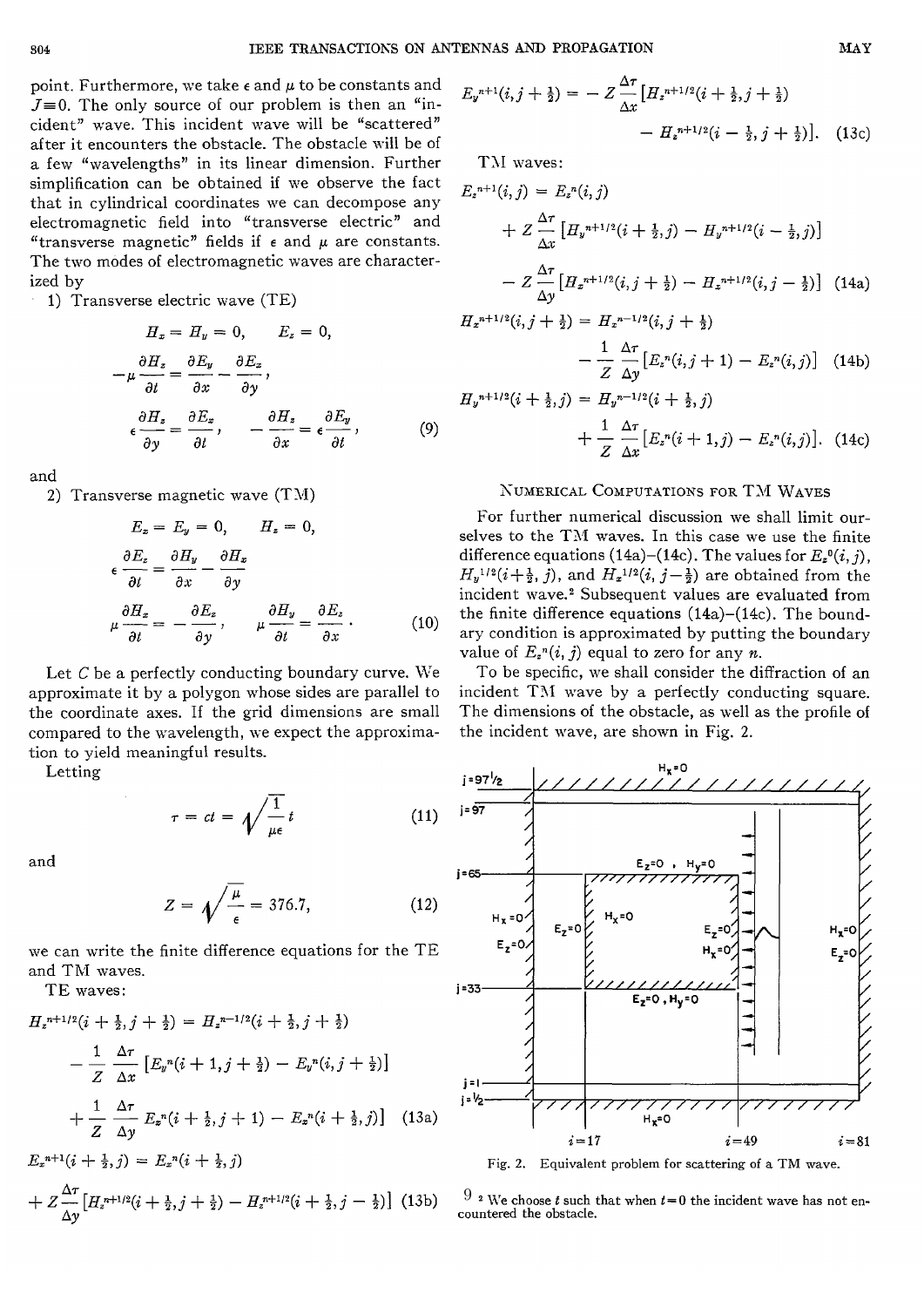

Fig. 3. Results of the calculation of  $E_z$  by means of  $(14a)$ - $(14c)$  in the absence of the obstacle. The ordinate is in volts/meter and the abscissa is the number **of** horizontal increments. *n* is the number of time cycles.



Fig. 4.  $E_z$  of the TM wave in the presence of the obstacle for various time cycles when  $j=30$ .



Fig. 5.  $E_z$  of the TM wave for various time cycles.  $j = 50$ .



Fig. 6.  $E_z$  of the TM wave for various time cycles.  $j=65$ .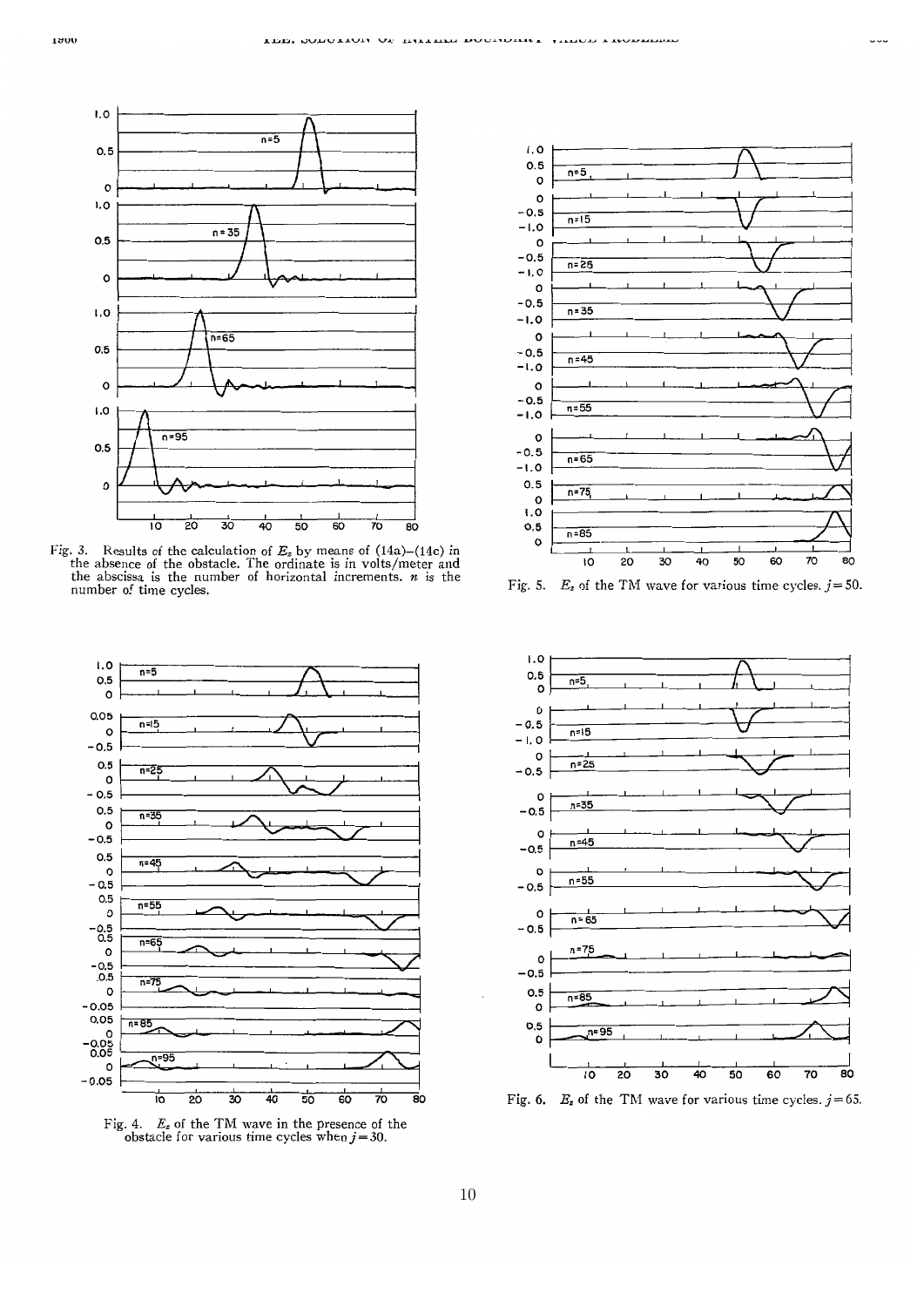Let the incident wave be plane, with its profile being a half sine wave. The width of the incident wave is taken to be  $\alpha$  units and the square has sides of length  $4\alpha$  units. Since the equations are linear, we can take  $E_z = 1$  unit. The incident wave will have only an  $E_z$ component and an  $H_u$  component. We choose

 $\Delta x = \Delta y = \alpha/8$  (15a)

and

$$
\Delta \tau = c \Delta t = \frac{1}{2} \Delta x = \alpha/16. \tag{15b}
$$

A finite difference scheme over the whole  $x-y$  plane is impractical; we therefore have to limit the extent of our calculation region. We assume that at time  $t = 0$ , the left traveling plane wave is "near" the obstacle. For a *restricted* period of time, we can therefore replace the original problems by the equivalent problem shoxn in Fig. 2.

The input data are taken from the incident wave with  
\n
$$
E_z(x, y, t) = \sin\left[\frac{(x - 50\alpha + ct)\pi}{8\alpha}\right]
$$
\n
$$
0 \le x - 50\alpha + ct \le 8\alpha \quad (16a)
$$

$$
0 \leq x - 50\alpha + ct \leq 8\alpha \quad \text{(10a)}
$$
\n
$$
H_y(x, y, t) = \frac{1}{Z} E_z(x, y, t). \tag{16b}
$$

From the differential equation satisfied by  $E<sub>z</sub>$  we conclude that the results for the equivalent problem (see Fig. 2) should approximate those of the original problems, provided

$$
0\leq n\Delta\tau\leq 64\Delta\tau,
$$

because the artificial boundary conditions will not affect our solution for this period of time.

For  $n>64$ , however, only on certain points will the results of the equivalent problems approximate those of the original problems.

Numerical results are presented for the ThI waves discussed above. To gain some idea of the accuracy of the finite difference equation, we have used the system (14a)-(14c) with the initial  $E<sub>z</sub>$  being a half sine wave for the case of no obstacle. We note that the outer boundary conditions will not affect this incident wave as there is no  $H_x$  component in the incident wave. Ninety-five time cycles were run with the finite difference system  $(14a)$ – $(14c)$ , and the machine output is shown in Fig. 3. The oscillation and the widening of the initial pulse is due to the imperfection of the finite difference system.

Figure 4 shows the value of  $E_z$  of the TM wave as a function of the horizontal grid coordinate *i* for a fixed vertical grid coordinate  $j = 30$ . At the end of five time cycles, the wave just hits the obstacle. The line  $j=30$ does not meet the obstacle, but is "sufficiently" near the obstacle to be affected by a "partially reflected" wave. There is also a partially transmitted wave. The phase of the reflected wave is opposite that of the incident wave, as required by the boundary condition of the obstacle. There should also be a decrease in wave amplitude due to cylindrical divergence, but the calculation was not carried far enough to show this effect.

Figure 5 shows the value of *E,* for the TAI wave as a function of the horizontal grid coordinate *i* for  $j = 50$ . This line  $(j = 50)$  meets the obstacle, and hence we expect a reflected wave going to the right. These expectations are borne out in Fig. 5. After the reflected wave from the object meets the right boundary (see Fig. 21, the wave is reflected again. This effect is shown for the time cycles 75, 85, and 95.

Figure 6 is for  $j=65$ . This line forms part of the boundary of the obstacle. Because of the required bound-. ary condition,  $E_z$  is zero on the boundary point. To the right of the obstacle there is a "partially" reflected wave of about half the amplitude of a fully reflected wave. To the left of the obstacle there is a "transmitted" wave after 85 time cycles.

All these graphs were obtained by means of linear interpolation between the grid points. They have been redrawn for reproduction.

#### COMPARISON OF THE COMPUTED RESULTS WITH THE KNOWN RESULTS ON DIFFRACTION OF PULSES BY **A** WEDGE

There exist no exact results for the particular example we considered here. However, in the case when the obstacle is a wedge, Keller and Blank [2] and Friedlander [3] have solved the diffraction problem in closed forms. In addition, Keller  $[4]$  has also proposed a method to treat diffraction by polygonal cylinders. To carry out the method proposed by Keller [4], one would have to use some sort of finite difference scheme. The present difference scheme seems to be simpler to apply in practice. For a restricted period of time and on a restricted region, our results should be identical with those obtained from diffraction by a wedge. We present such a comparison along the points on the straight line coincident with the upper edge (i.e.,  $j = 65$ ).

Let the sides of a wedge coincide with the rays  $\theta = 0$ and  $\theta = \beta$ . Let the physical space be  $0 < r < \infty$ ,  $0 < \theta < \beta$ . Let this wedge be perfectly conducting. If the incident  $E_z$  is given by

$$
E_z^{\text{inc}} = f\left\{t + \frac{r}{c}\cos\left(\theta - \theta_0\right)\right\},\,
$$

where  $\theta_0$  is the direction of incidence, Friedlander [3] has shown that the solution to this diffraction problem is

$$
E_z(r, \theta, t) = \sigma(\theta - \theta_0) f \left\{ t + \frac{r}{c} \cos (\theta - \theta_0) \right\}
$$

$$
- \sigma(\theta + \theta_0) f \left\{ t + \frac{r}{c} \cos (\theta + \theta_0)^* \right\}^3
$$

$$
- \frac{1}{2\beta} \int_0^\infty \left\{ Q(\theta - \theta_0, \xi) - Q(\theta + \theta_0, \xi) \right\}
$$

$$
\int_0^t \left( t - \frac{r}{c} \cosh \xi \right) d\xi, \tag{17}
$$

11

 $-\beta<(\theta+\theta_0)^*\leq\beta.$  $\theta + \theta_0$ <sup>\*</sup> =  $(\theta + \theta_0) + 2m\beta$ ; where *m* is an integer so chosen that